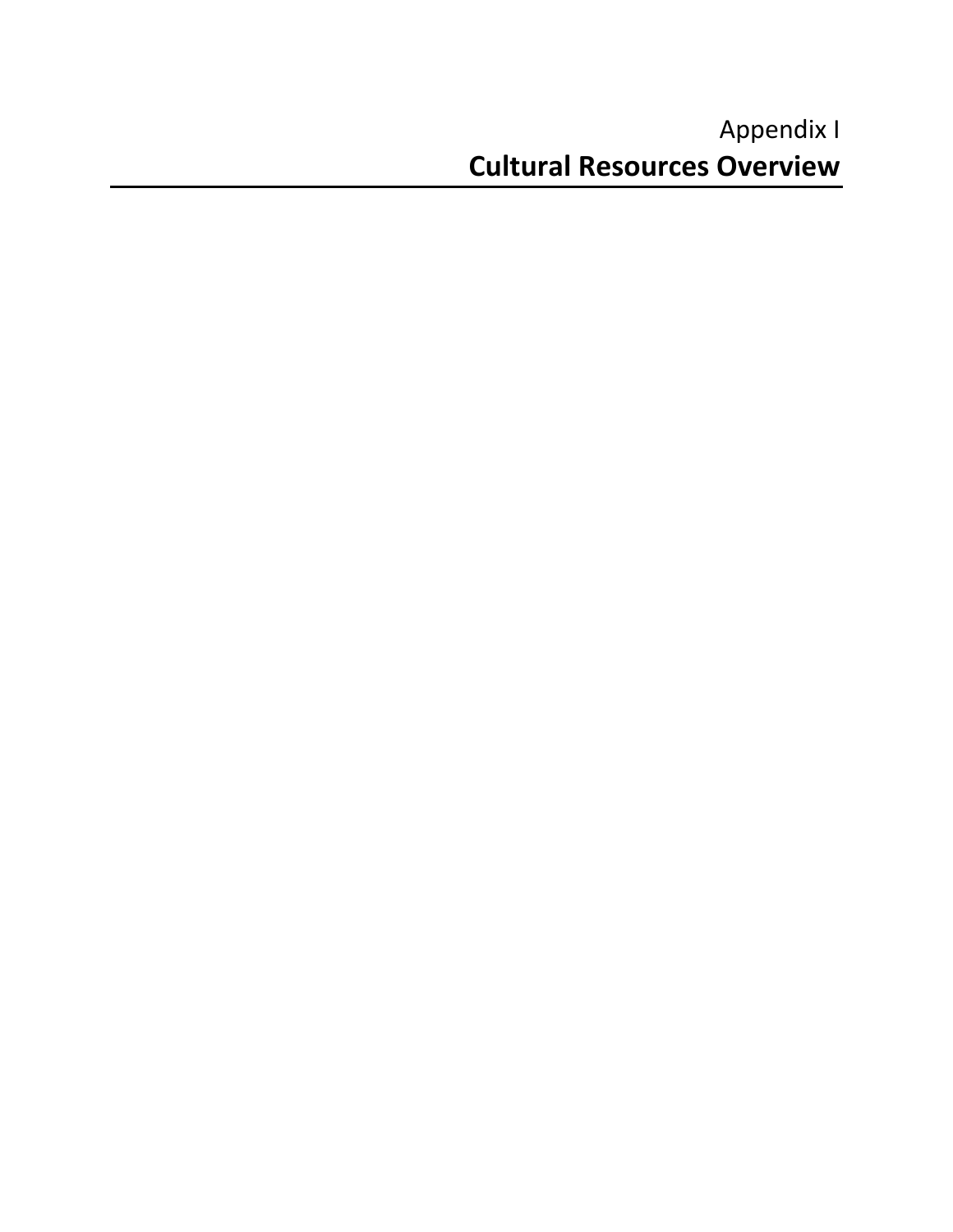## **TABLE OF CONTENTS**

| 1.1 |  |  |
|-----|--|--|
|     |  |  |
|     |  |  |
| 1.2 |  |  |

#### **Tables**

| $I-1$ . |  |
|---------|--|
| $I-2$ . |  |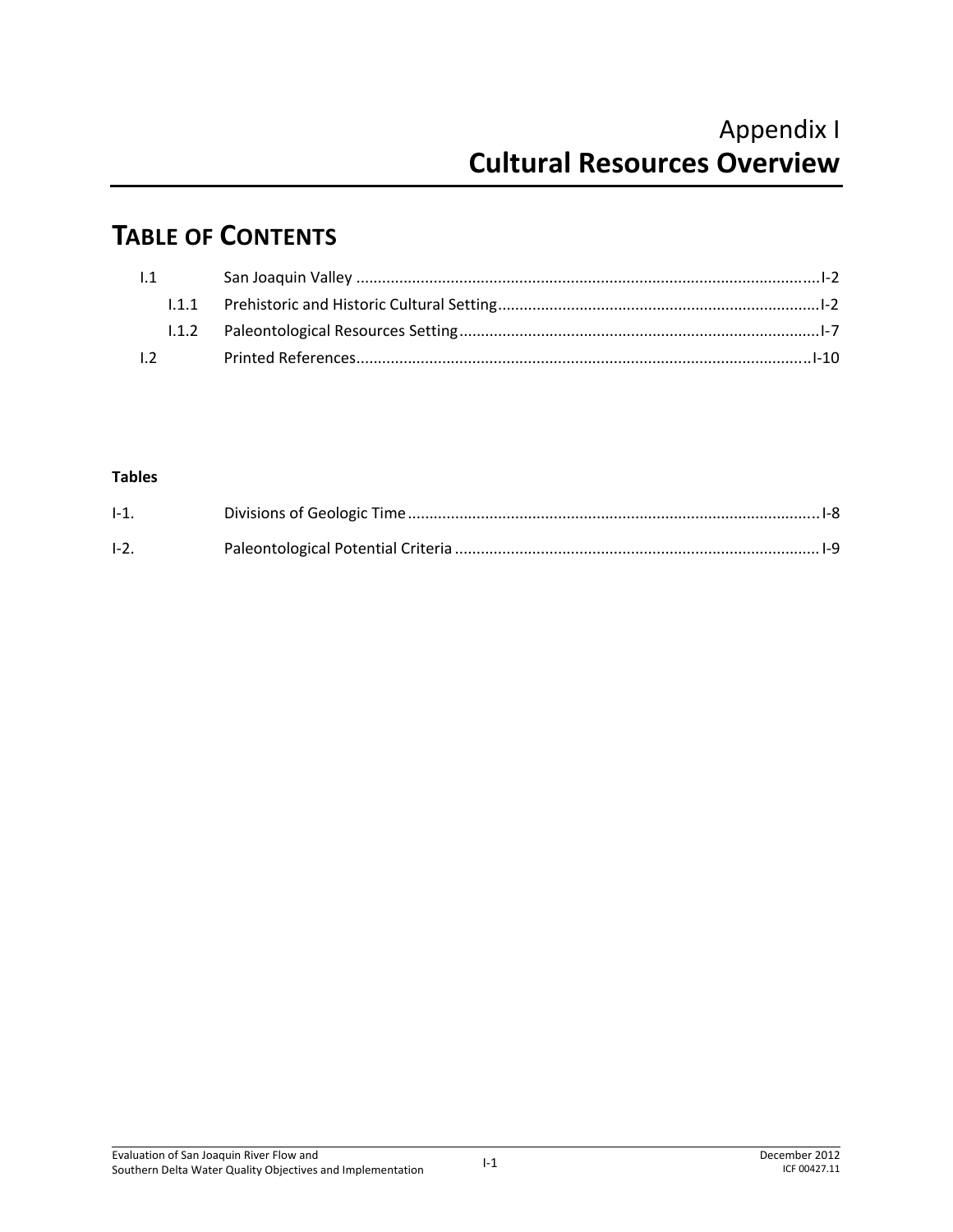# **I.1 San Joaquin Valley**

The plan area for the LSJR alternatives includes the northern San Joaquin Valley and the adjacent Sierra Nevada foothills. This appendix provides an overview of the prehistoric and historic cultural setting, as well as the paleontological setting, for this region for reference.

## **I.1.1 Prehistoric and Historic Cultural Setting**

### **Prehistoric Overview**

The San Joaquin Valley and western Sierra Nevada foothills were occupied by different prehistoric cultures dating to as early as 12,000 years ago. Evidence for the presence of humans prior to about 8,000 years ago is relatively sparse and scattered throughout the state. In the alternatives region, fluted Clovis-like projectile points associated with the Paleo-Indian Period some 12,000 years ago have been found in the foothills near Copperopolis and in the San Joaquin Valley at Tracy Lake and near the confluence of the Merced and San Joaquin Rivers (Rondeau et al. 2007:65; Rosenthal et al. 2007:151). Few archaeological sites that predate 6,000 years ago have been discovered in the region. In the Central Valley, Paleo-Indian and subsequent Lower Archaic Period sites were buried by periodic episodes of landscape evolution and deposition (Rosenthal et al. 2007:151). Above the valley floor, the Skyrocket site excavated in the foothills of Calaveras County is one of the few Lower Archaic archaeological sites recorded in the region (Rosenthal et al. 2007:152).

Between 8,000 and 3,000 years ago during the Middle Archaic Period, regional subsistence strategies shifted to an increased emphasis on plant resources as a result of climatic changes and the drying of pluvial lakes (Rosenthal et al. 2007:152-155). The abundance of milling implements in archaeological sites dating to this period attests to the addition of hard seeds, acorns, and pine nuts to a wide range of natural resources (game animals, wild plants, waterfowl, and fish) procured as part of a seasonal foraging pattern. Although sites dating to the Middle Archaic are scarce on the valley floor and more common in the foothills, the archaeological assemblages indicate that as groups became better adapted to their regional or local environments, the subsistence and settlement patterns varied somewhat among the foothills and valley floor.

After approximately 3,000 years ago during the Upper Archaic and Late Prehistoric periods, the complexity of the prehistoric archaeological record within the valley and foothills reflects increases in specialized adaptations to locally available resources such as acorns and salmon, in permanently occupied settlements, and in the expansion of regional populations and trade networks (Rosenthal et al. 2007:155-159). Large shell midden/mounds at coastal and inland sites in the Sacramento Valley and northern San Joaquin Valley attest to the regular reuse of these locales over hundreds of years or more from the Upper Archaic into the Late Prehistoric period. During the Upper Archaic, marine shell beads and obsidian continue to be the hallmark of long-distance trade and exchange networks developed during the preceding period (Hughes and Milliken 2007:259-270).

Changes in the technology used to pursue and process resources are some of the hallmarks of the Late Prehistoric period. These include an increase in the prevalence of mortars and pestles, a diversification in types of watercraft and fishhooks, and the use of the bow and arrow (Jones and Klar 2007:305-307). The period also witnessed the beginning of ceramic manufacture in parts of the Central Valley, as well as in California's southeast desert region and southwest basin ranges.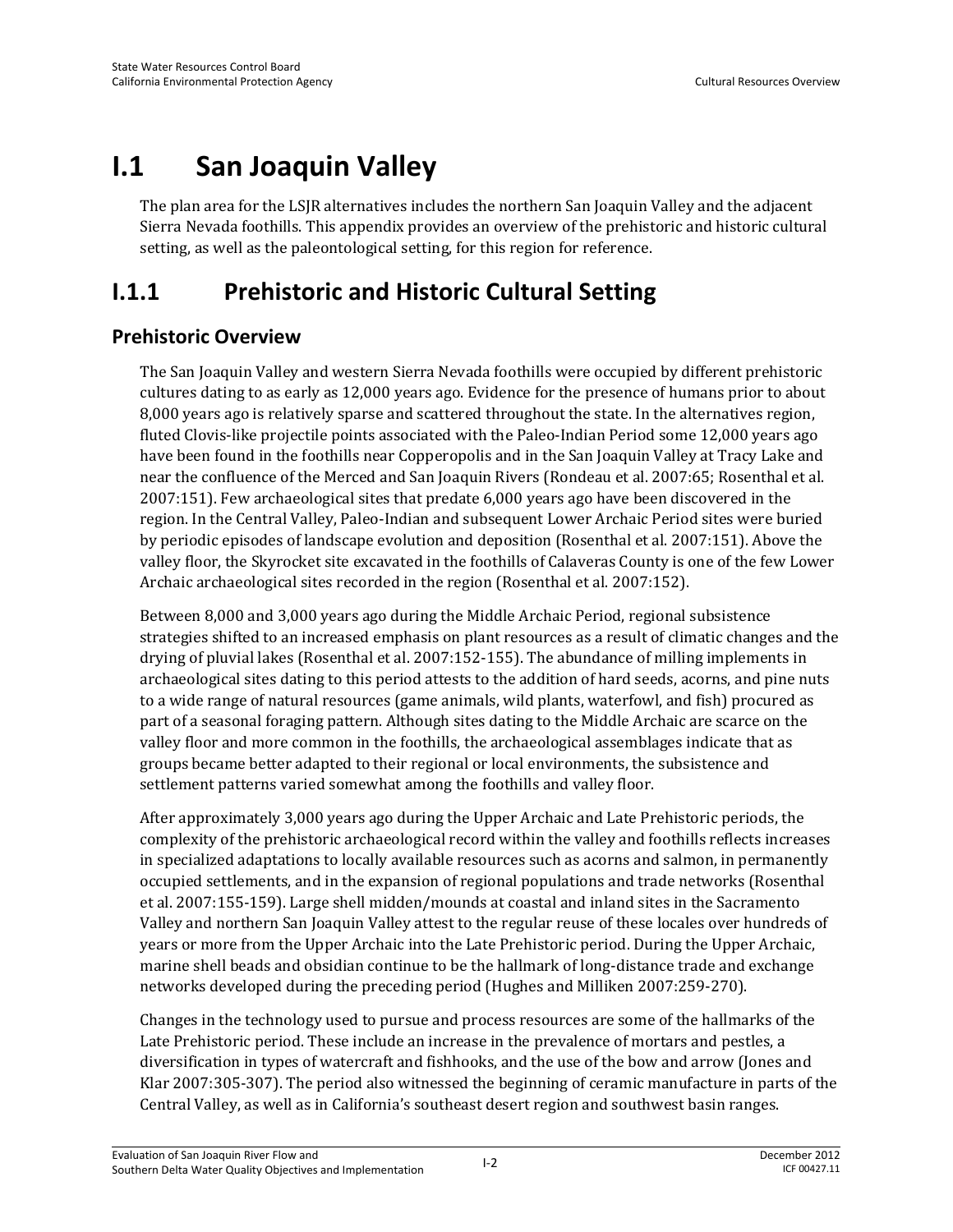The increase in sedentism and exchange networks during the Late Prehistoric period was accompanied by the development of social stratification and craft specialization, as indicated by the variety of artifacts, including bone tools, basketry, marine shell beads, obsidian tools, and brownware ceramics, the use of clamshell disk beads as a form of currency, architectural features such as house floors and rock-lined ovens in large mounded villages, and variation in burial types and associated grave goods (Rosenthal et al. 2007:157-159). Many of the numerous large and small villages arrayed along the major rivers and tributaries in the valley and foothills have been attributed to known ethnographic settlements.

### **Ethnographic Overview**

At the time of European contact, the Northern Valley Yokuts occupied the northern San Joaquin Valley while the Central and Southern Sierra Miwok (also Me-wuk or Miwuk) inhabited the Sierra Nevada foothills in the vicinity of today's three large reservoirs on the Stanislaus, Tuolumne, and Merced Rivers (Kroeber 1925:474-491; Levy 1978:398-413; Wallace 1978:462-470).

The Northern Valley Yokuts generally established villages on low, natural rises along major watercourses. The eastern side of the San Joaquin River, with its permanent waterways flowing from the Sierra Nevada, was more heavily populated than the land to the west of the river, where semi-permanent watercourses predominate. In the foothills, the semi-permanent settlements or winter villages of the seasonally mobile Sierra Miwok were clustered along the river drainages: Central Sierra Miwok along the Stanislaus and Tuolumne drainages, and Southern Sierra Miwok along the Merced and Fresno drainages. Archaeological sites and prehistoric burials have been identified along the various river banks, many at the locations of ethnographic Miwok or Yokuts villages.

The abundant natural resources hunted, gathered, and fished by the Yokuts and Sierra Miwok varied seasonally (Levy 1978:402-406; Wallace 1978:464-465). As resources became available, the Sierra Miwok groups dispersed to higher or lower elevations. Acorns from valley, foothills, and mountain oaks were of particular importance to the diet of the three groups. A variety of tools, implements, and enclosures, including tule canoes, were employed by each group to gather plant foods, fish, hunt land mammals, and capture waterfowl and other birds. The Yokuts and Sierra Miwok also participated in an extensive east-west trade network connected by trails between the coast and the Great Basin with salt and obsidian moving westward, marine shell and steatite moving eastward, and basketry traded in both directions (Levy 1978:411–412; Wallace 1978:465).

The influence of the northern California coastal missions established by the Spanish and the Franciscan Order between 1770 and 1797 soon reached into the interior San Joaquin Valley. By 1805, Northern Valley Yokuts were being transported to the San José, Santa Clara, Soledad, San Juan Bautista, and San Antonio missions (Wallace 1978:468-469). During the following period of Mexican colonization on large land grants in the interior, disease and military raids claimed many lives in the valley and foothills. The discovery in 1848 of gold in the Sierra foothills and the ensuing Gold Rush resulted in drastic changes in population, resource access, and native lifeways for the Yokuts and Miwok as thousands of prospectors traveled through the northern San Joaquin Valley and into the foothills, and hundreds more settled in the valley and began farming (Levy 1978:401; Wallace 1978:469).

Today, there are three federally recognized Miwok tribes who live on reservation lands in Calaveras and Tuolumne Counties. The Tuolumne Rancheria in Central Sierra Miwok territory in Tuolumne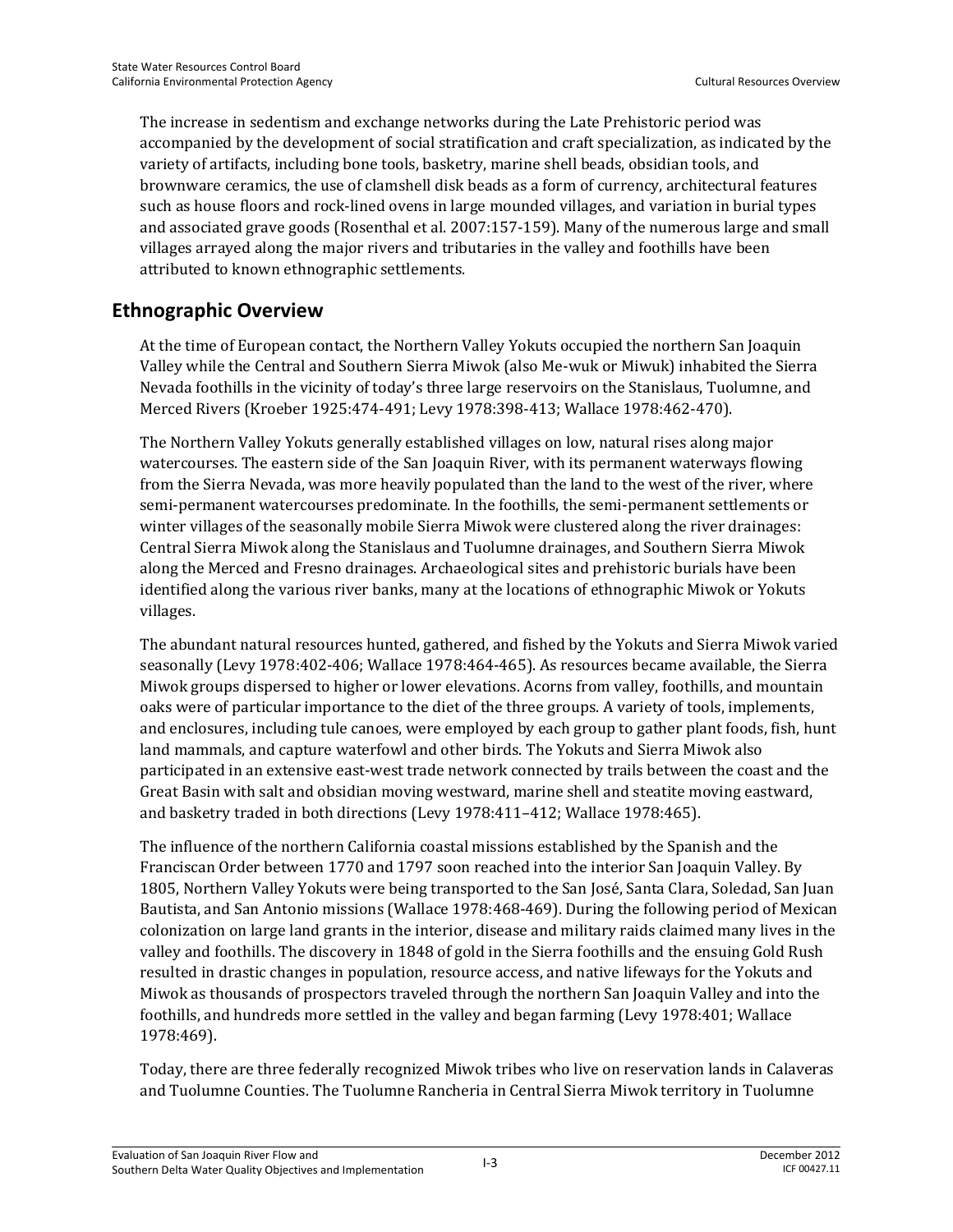County was established in 1910. Near New Melones Lake in Tuolumne County, the Chicken Ranch Rancheria of Me-wuk Indians are also descendants of Central Sierra Miwok. Members of the California Valley Miwok Tribe reside on a rancheria in Calaveras County. The Southern Sierra Miwuk Nation has petitioned for federal recognition status, but no reservations have been established in Southern Sierra Miwok territory. Additionally, there are no Miwok or Yokuts reservations in Merced, Mariposa, San Joaquin, or Stanislaus Counties.

### **Historic Overview**

The earliest significant European exploration and settlement of California began during the Spanish period with the establishment in 1769 of the first of a series of 21 missions on the coast between San Diego and Sonoma. Under Spanish law, large tracts of land, including cattle ranches and farms, fell under the jurisdiction of the missions. Native Americans were removed from their traditional lands, converted to Christianity, concentrated at the missions, and used as labor on the mission farms and ranches (Castillo 1978:100-102). Since the mission friars had civil as well as religious authority over their converts, they held title to lands in trust for indigenous groups. The lands were to be repatriated once the native peoples learned Spanish laws and culture.

Following independence from Spain in 1822, Mexico opened California to exploration by American fur trappers and mountain men. In 1826, Jedediah Smith was the first American trapper to enter California; his party explored along the Sierra Nevada and entered the Sacramento Valley (Gunsky 1989:9-11). The following year he journeyed eastward across the Sierra, possibly along the Stanislaus River. The Mexican economy depended on an extensive rancho system, which was carved from the former Franciscan missions and hundreds of land grants awarded in the state's interior to Mexican citizens (Beck and Haase 1974:24; Castillo 1978:104-105; Staniford 1975:98-100). Although secularization schemes had called for redistribution of lands to Native American neophytes who enabled construction of the mission empire, the distribution was a practical failure. Most Native American converts returned to traditional lands that had not yet been colonized or found work with the large cattle ranchos being generated from the mission lands.

The rancho landowners mainly focused on the cattle industry and devoted large tracts to grazing and dry farming of wheat (Staniford 1975:100-101, 103). Rancheria del Río Estanislao included 48,887 acres in Stanislaus and Calaveras Counties near New Melones Lake (Beck and Haase 1974:28, 32). On its western boundary, 35,533-acre Thompson's Ranch extended into eastern San Joaquin County. Three large grants were awarded along the San Joaquin River in southern San Joaquin County, through Stanislaus County, and into northern Merced County (El Pescador 34,446 acres; Rancho del Puerto 13,340 acres; Rancho de Orestimba 26,666 acres). To the east in Mariposa County, the 44,387 acres comprising the Las Mariposas grant extended west along the Merced River to Lake McClure.

In 1848, shortly after California became a territory of the United States with the signing of the Treaty of Guadalupe Hidalgo ending Mexican rule, gold was discovered on the American River at Sutter's Mill in Coloma. The resulting Gold Rush era influenced the history of the state and the nation. Thousands of people flocked to the gold fields in the Mother Lode region that stretches along the western Sierra foothills and includes the drainages around New Don Pedro Lake, Lake McClure, and New Melones Lake. The continual discoveries of placer gold deposits in the first few years of the Gold Rush led to the establishment of hundreds of foothills mining camps and towns. The locations of several mining communities are now covered by the reservoir waters, including Jacksonville beneath Don Pedro Lake, Robinson's Ferry (later renamed Melones) beneath New Melones Lake,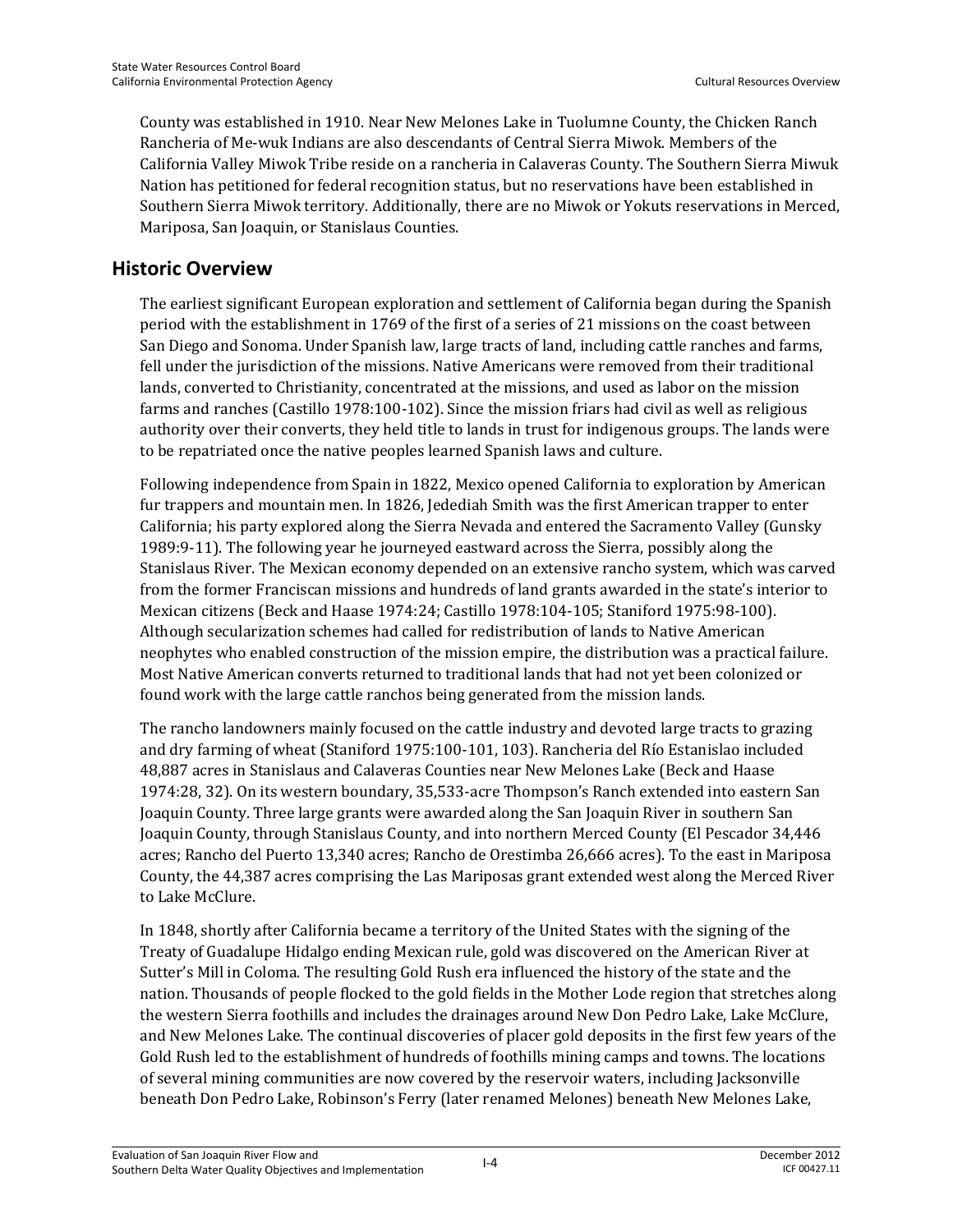and Benton Mills (later renamed Bagby), Camp Horseshoe Bend, and Exchequer Camp beneath Lake McClure (Hoover et al. 2002:45; Merced Irrigation District [Merced ID] 2008:7.12/12; Turlock Irrigation District [TID] and Modesto Irrigation District [MID] 2011a:5.252).

California became the 31st state in 1850, largely as a result of the Gold Rush. Outside the city ports of Sacramento, Stockton, and San Francisco, the increasing demand of miners for commodities and foodstuffs was met by enterprising individuals and businesses (Staniford 1975:176-177). The demand boosted the expansion and success of the agriculture industry, as well as an increase in ranching and raising beef and dairy cattle, pigs, sheep, turkeys, and chickens to feed the thousands of miners. The manufacture of all types of goods and clothing, the ore processing industry, lumber production, and the beginning of a fishing industry were also prompted during this period in California's history.

The availability of a reliable supply of water was a critical component of successful farm and ranch homesteading and the related growth of riverside towns (California Department of Transportation [Caltrans] 2006:16-17, 34-35; Caltrans 2007:31-35; Hoover et al. 2002:212-213, 378, 517-521). Farms and ranches in the San Joaquin Valley were thus initially established along the rivers and large perennial streams as a source of water for stock or crop irrigation and for transport to consumer markets. Overflow lands in the valley, such as historically found along the LSJR and the Merced, Stanislaus, and Tuolumne Rivers, were particularly suitable for cultivating feed or row crops, and also used for grazing livestock. Settlements and towns that served the needs of the farming and ranching homesteads were typically established at river crossing points by trails or roadways, and many became important commercial centers for trade and transport. Examples of riverside towns established in this region during the Gold Rush era include Merced Falls, Hopeton, and Snelling on the Merced River, Knight's Ferry and Murphy's Ferry (now Ripon) on the Stanislaus River, Grayson and San Joaquin City on the LSJR, and French Bar (later La Grange and now listed on the National Register of Historic Places) and Tuolumne City on the Tuolumne River. With the construction of the railroads through the valley in the early 1870s and the availability of rail transport for agricultural products, some of the farming communities, such as Hill's Ferry on the San Joaquin River and Burneyville on the Stanislaus River, were displaced by railside towns (replaced by Newman and Oakdale, respectively).

By 1853, the population of the state exceeded 300,000 and in 1854, Sacramento became the state capital. With the completion of the transcontinental railroad in 1869, settlers and immigrants continued to arrive. Thousands of miles of railway lines were constructed throughout the state in the 1870s—along the coast, southern California, and the Central Valley (Beck and Haase 1974:68; Caltrans 2007:98). Southward expansion of the Central Pacific Railroad on the east side of the San Joaquin Valley reached Merced County in 1871. A year later the Southern Pacific Railroad completed its line through the west side of the valley. Settlement of the American West was also encouraged by the passage of the Swampland Acts of the mid-1800s to early 1900s and the Homestead Act of 1862.

Mining shifted toward more industrialized methods of extraction as the placer gold disappeared along the rivers and channels (Caltrans 2008:50-59). Developed in the mid-1850s and outlawed in 1884, hydraulic mining used water directed from low pressure nozzles or high pressure "monitors" that destroyed the contours of the land. The development of dredge mining in 1898 renewed gold mining as a major industry in the state. Dredgers were massive machines capable of processing tons of riverbed gravels that left behind tailing piles still visible today along many of the rivers in the Central Valley, including segments of the Merced and Tuolumne Rivers between the Exchequer and Don Pedro dams and the LSJR (Merced ID 2010:2.5-2.6; TID and MID 2011:5.8).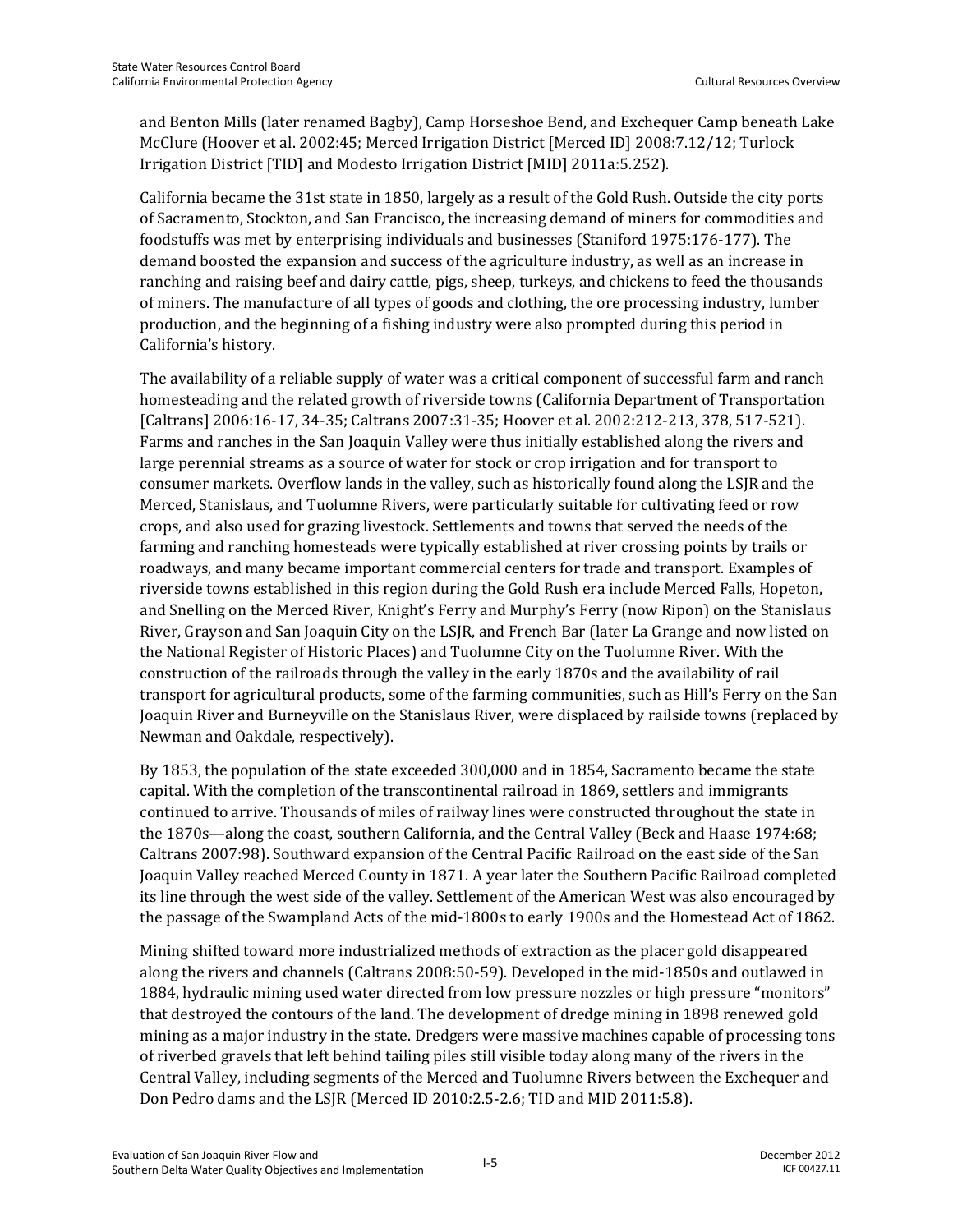The growth and variety of techniques employed for gold mining was accompanied by the development of water conveyance systems (JRP and Caltrans 2000:33-39). In the early 1850s ditches were dug to get water to the "dry diggings" and companies were soon organized and building ditches, canals, and flumes to supply water to miners using sluices to extract gold from the river gravels. With the advent of hydraulic mining, the demand for water increased and its supply by ditch companies became even more lucrative. Soon, ditch and canal networks radiated across the Mother Lode. Major companies also dug tunnels and dammed streams or lakes to create storage reservoirs. By 1865, over 5,300 miles of mining ditches and canals had been officially recorded in the Mother Lode region. Of these, many are still used for agricultural irrigation, municipal water services, and hydroelectric power systems, and remain an important feature of the state's cultural landscape (JRP and Caltrans 2000:53).

In 1878, the Miller and Lux Company, a cattle company with vast land holdings in the West, including one million acres in California, mostly in Merced and Madera Counties, completed the first extensive agricultural irrigation canal in the state, the 67-mile San Joaquin and Kings River Canal in the San Joaquin Valley (Beck and Haase 1974:69; Clough and Secrest 1984:187). The company was a pioneer of larger-scale irrigation projects, and also organized mutual canal companies to control water in drier regions. This prompted the formation of irrigation districts and the passage of the Wright Act in 1887. Established in June 1887, TID was the first such district formed under the Wright Act; MID was established shortly thereafter in July 1887 (TID and MID 2011:3.14).

To provide year-round crop irrigation needed by the local farmers along the Tuolumne River, TID and MID constructed LaGrange Dam in 1893, followed by MID's Modesto Reservoir on the Tuolumne River in 1911 and TID's Davis Reservoir in 1914 (TID and MID 2011:3.15). In 1917, Davis Reservoir was renamed Owen Reservoir and then renamed Turlock Lake when it was leased by TID to the state in 1950 (Paterson 2004:202, 333). The two districts constructed the original Don Pedro Dam in 1923, and completed construction of the New Don Pedro Dam and Powerhouse in 1971 (TID and MID 2011a:3.3).

The Oakdale Irrigation District (OID) was established in 1909, and joined with the South San Joaquin Irrigation District (SSJID) to complete the Goodwin Dam in 1912. In 1921, the SSJID, which was also established in 1909 (SSJID 2012), agreed with OID to build the original Melones dam and powerplant. The project was completed in December 1926 (OID 2002). The two districts also constructed Tulloch Dam and enlarged Goodwin Dam on the lower Stanislaus River in the 1950s.

Established in 1919, the Merced ID selected the Exchequer Mining Company on the Merced River as the ideal location to construct the district's first dam (Merced ID 2008:7.12/10-11). Planning for the dam began in 1921 and it was operational 5 years later. With an ever increasing demand for water, Merced ID was granted a license from the Federal Power Commission in 1964 to expand the facilities. By 1967, the district had completed construction of the New Exchequer Dam, as well as a second dam 6 miles downstream. The downstream McSwain Dam serves as a regulating reservoir.

The formation of irrigation districts and related canal development, coupled with the extensive levee systems constructed after passage of the Swampland Act of 1850 to prevent flooding of prime agricultural lands and settlements in the greater Sacramento–San Joaquin Delta region, foreshadowed the extensive, twentieth century federally funded water projects, like the Central Valley Project (CVP) that delivers Sacramento River water to the arid San Joaquin Valley (JRP and Caltrans 2000:73-74). Irrigation and related flood control management had become an integral component of the history of the productive agricultural and livestock economy of the state.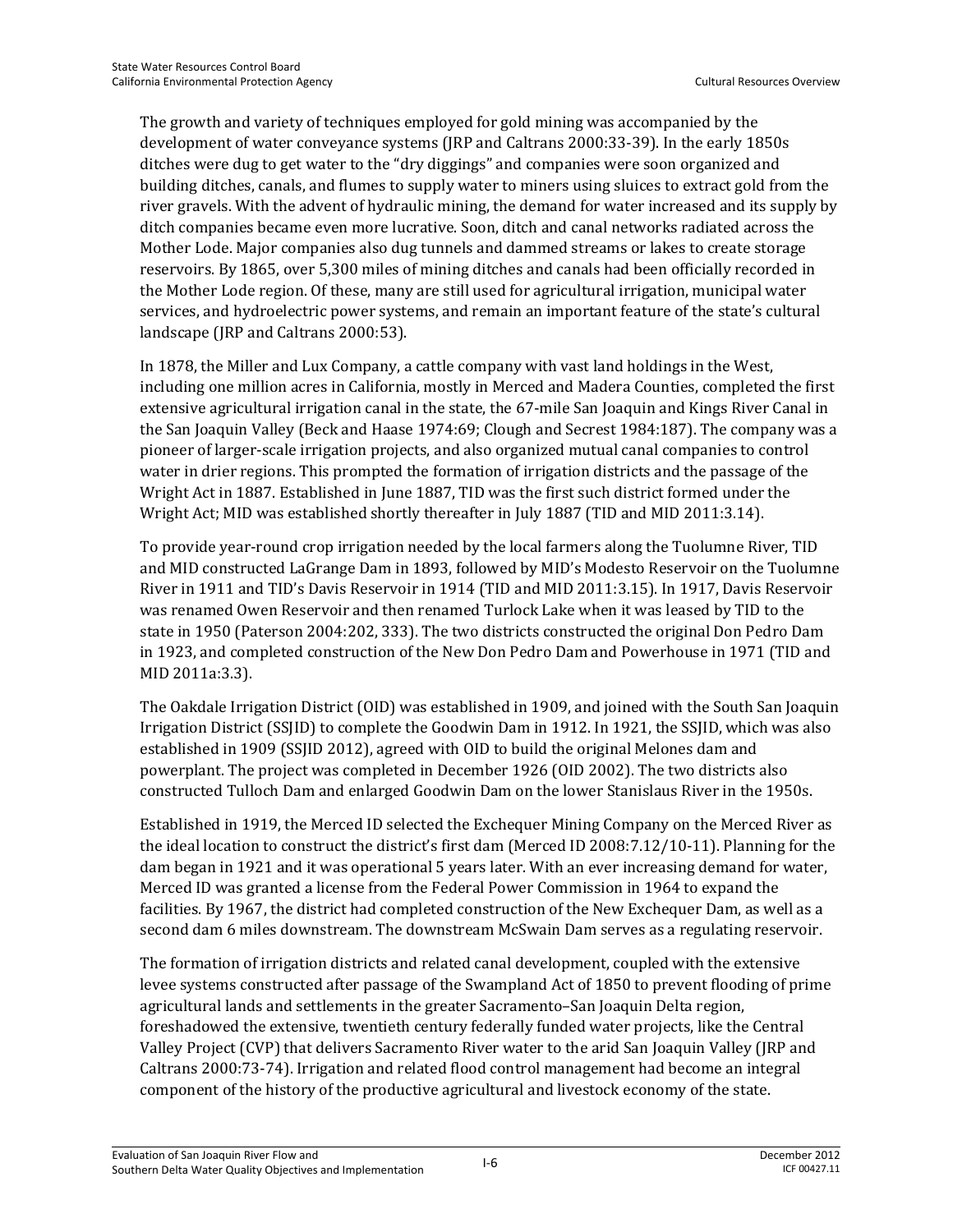The Flood Control Act of 1944 authorized improvement of the lower reaches of the San Joaquin River and its tributaries. The Lower San Joaquin River and Tributaries Project, completed in 1972, provided for improvement of the existing channel and levee system on the LSJR from the Delta upstream to the mouth of the Merced River and on the lower reaches of the Stanislaus and Tuolumne Rivers. Improvements included raising and strengthening existing levees, constructing new levees, constructing revetments on riverbanks where required, and removing accumulated snags in the main river channel (Central Valley Flood Management Planning Program 2010:2.52- 2.53).

The Flood Control Act of 1944 also authorized construction of the New Melones Dam to replace the original Melones Dam. The project was reauthorized by the Flood Control Act of 1962, begun by the United States Army Corps of Engineers in 1966, and completed in 1979. Management of the project was transferred to the U.S. Bureau of Reclamation (USBR) in 1979, and the reservoir is now part of the CVP (USBR 2010:1.3, 1.12, 1.14).

### **I.1.2 Paleontological Resources Setting**

The San Joaquin Valley and the Sacramento Valley form the Central Valley (or the Great Valley), an elongated depression that lies between the Coast Ranges and the Sierra Nevada. Geologically, the Central Valley is a large sediment-filled basin, where interbedded mud, silt, sand, and gravel thousands of feet deep overlie Sierran basement rocks that extend downward at an angle from the western slope of the Sierra Nevada. Most of the surface of the Central Valley is covered with alluvial deposits dating to less than 11,700 years ago during the Holocene and between 2.6 million and 11,700 years ago during the Pleistocene (Table I-1). The alluvium deposited on the valley floor is composed of sediments transported by water from the Coast Ranges to the west and the Sierra Nevada to the east. Generally, the maximum thickness of Holocene sediments in the Central Valley is estimated at 150 feet toward its center and in the Bay/Delta regions, pinching out to near zero along the valley margins (Page 1986:19). The thickness of Holocene sediments is important because in almost all areas of the Central Valley, such sediments are underlain by Pleistocene or older sedimentary rocks with a high paleontological potential.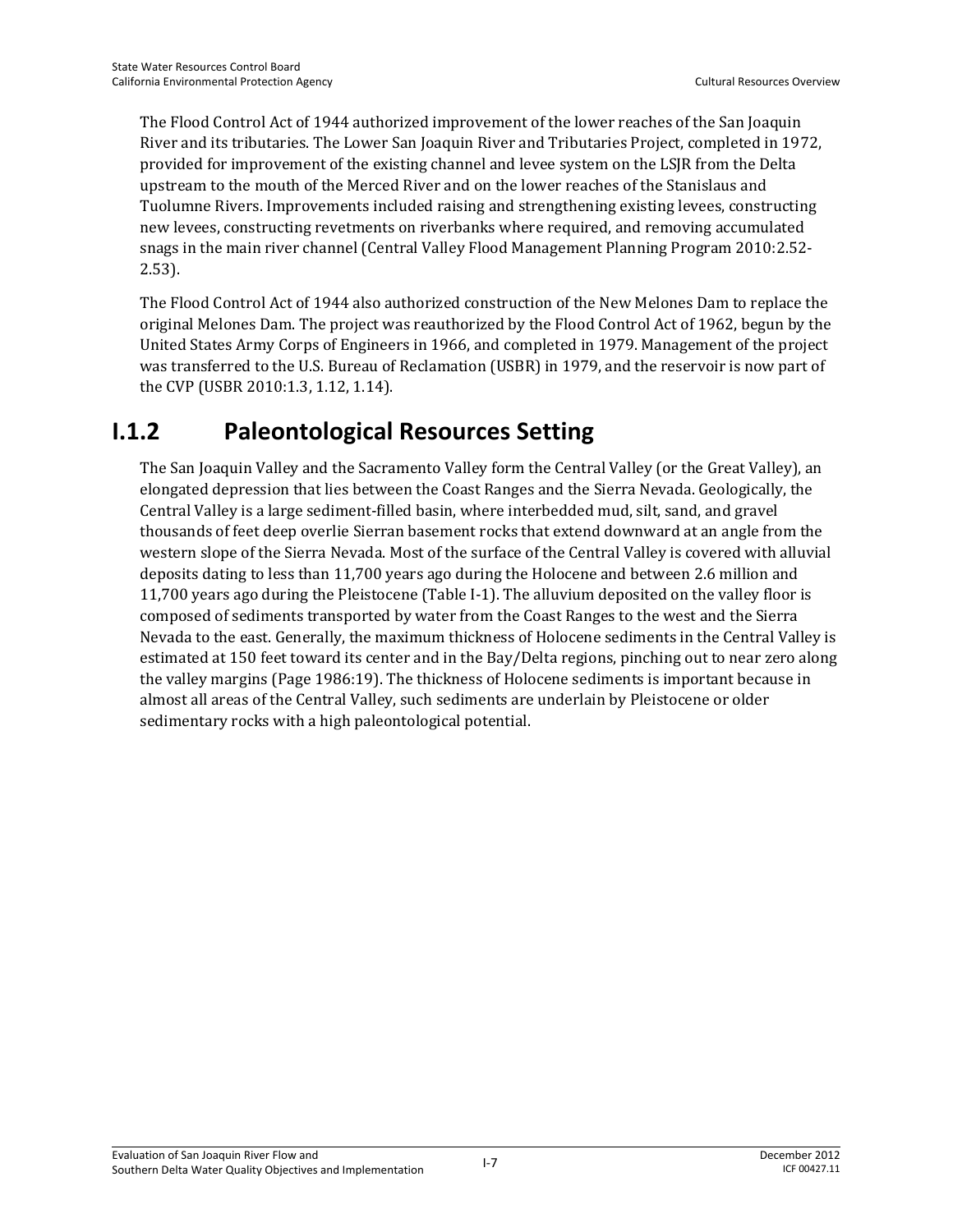| Era         | Period        | Time in Millions of Years Ago | Epoch       |  |
|-------------|---------------|-------------------------------|-------------|--|
|             |               | < 0.01                        | Holocene    |  |
|             | Quaternary    | 2.60                          | Pleistocene |  |
|             |               | 5.30                          | Pliocene    |  |
| Cenozoic    |               | 23.00                         | Miocene     |  |
|             | Tertiary      | 33.90                         | Oligocene   |  |
|             |               | 55.80                         | Eocene      |  |
|             |               | 65.50                         | Paleocene   |  |
|             | Cretaceous    | 145.50                        |             |  |
| Mesozoic    | Jurassic      | 199.60                        |             |  |
|             | Triassic      | 251.00                        |             |  |
|             | Permian       | 299.00                        |             |  |
|             | Carboniferous | 359.20                        |             |  |
|             | Devonian      | 416.00                        |             |  |
| Paleozoic   | Silurian      | 443.70                        |             |  |
|             | Ordovician    | 488.30                        |             |  |
|             | Cambrian      | 542.00                        |             |  |
| Precambrian |               | 2500.00                       |             |  |
|             |               |                               |             |  |

#### **Table I-1. Divisions of Geologic Time**

Source: United States Geological Survey Geologic Names Committee 2010. Approved change from 1.6 to 2.6 million years ago for the base of the Pleistocene boundary at the start of the Quaternary, and age of the Pleistocene/Holocene boundary at 11,700 years ago.

Paleontological potential refers to the likelihood that a rock unit will yield a unique or significant paleontological resource. All sedimentary rocks, some volcanic rocks, and some low-grade metamorphic rocks have potential to yield significant paleontological resources. Depending on location, the paleontological potential of subsurface materials generally increases with depth beneath the surface, as well as with proximity to known fossiliferous deposits.

Criteria for screening the paleontological potential of rock units has been established and recently updated by the Society of Vertebrate Paleontology (SVP) (SVP 2010). Table I-2 lists the criteria for high-potential, undetermined, low-potential, and no-potential rock units.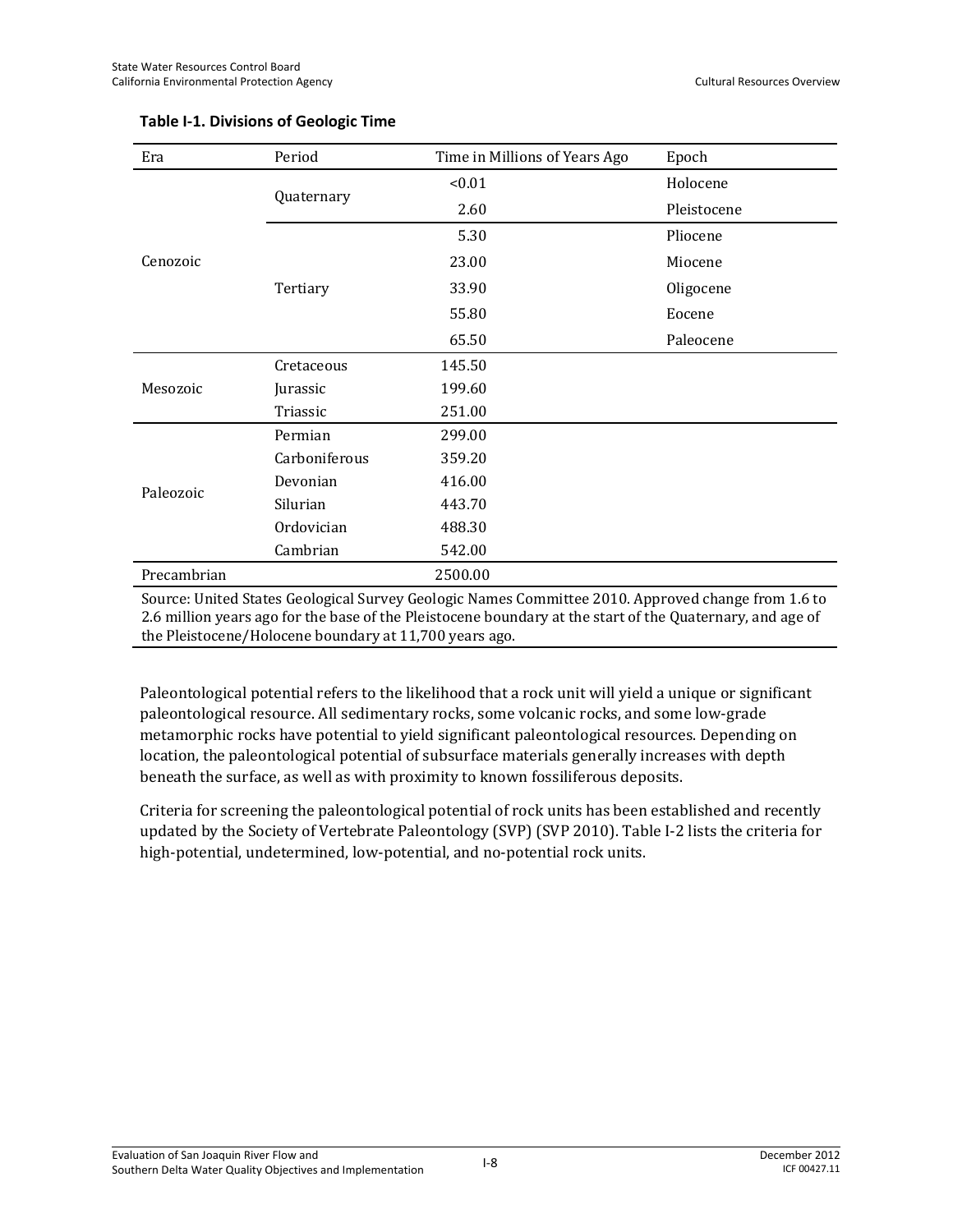| Paleontological  |                                                                                                                                                                                                                                                                                                                                                                  |
|------------------|------------------------------------------------------------------------------------------------------------------------------------------------------------------------------------------------------------------------------------------------------------------------------------------------------------------------------------------------------------------|
| Potential        | Description                                                                                                                                                                                                                                                                                                                                                      |
| High             | Geologic units from which vertebrate or significant invertebrate, plant, or trace<br>fossils have been recovered. Also rock units that contain potentially datable<br>organic remains older than late Holocene, including deposits associated with<br>animal nests or middens, and rock units that may contain new vertebrate<br>deposits, traces, or trackways. |
| Undetermined     | Geologic units for which little to no information are available.                                                                                                                                                                                                                                                                                                 |
| Low              | Geologic units that are not known to have produced a substantial body of<br>significant paleontological material.                                                                                                                                                                                                                                                |
| None             | Geologic units with no potential for containing significant paleontological<br>resources.                                                                                                                                                                                                                                                                        |
| Source: SVP 2010 |                                                                                                                                                                                                                                                                                                                                                                  |

#### **Table I-2. Paleontological Potential Criteria**

Pleistocene or older (older than 11,000 years) continental sedimentary deposits are considered as having a high paleontological potential because they have a history of yielding numerous vertebrate fossils of extinct mammals or other fauna. Pleistocene or older sedimentary rock units mapped at the surface along the edges of the northern San Joaquin Valley and in many foothill areas, as well as underneath Holocene-age deposits closer to the valley's center, include the Laguna, Mehrten, Modesto, Moreno, Riverbank, and Turlock Lake Formations (Page 1986: Plate 2). These formations have all yielded numerous vertebrate fossils (University of California Museum of Paleontology [UCMP] 2012).

Holocene-age deposits (less than 10,000 years old) are considered to have a low paleontological potential because they are geologically immature and are unlikely to have fossilized the remains of organisms (fossilization processes take place over millions of years). The thickness of Holocene sediments is important because in almost all areas of the Central Valley such sediments are underlain by Pleistocene or older sedimentary rocks with a high paleontological potential. Holocene-age deposits blanket the majority of the Central Valley floor and primarily consist of the following (Page 1986:18-19, 22):

- Flood-basin deposits of mud, muck, loam, and sand, which occur during the flood-stages of major streams. These deposits are found along the LSJR and are extensive along the long-axis of the Central Valley.
- River deposits of gravel, sand, and silt along channels, floodplains, and natural levees of major streams. Typically, the widths of river floodplains are proportional to the size of their contributing watershed. Thus, these deposits range in width from about 1 mile in the foothills to several miles along the LSJR.
- Younger (Holocene-age) alluvial fan deposits of gravel, sand, and silt, typically located along the edges of the Central Valley, where streams exit the Sierra Nevada or Coast Range mountains. Alluvial fans form large lobes centered on a stream's outlet from the mountain, and develop due to the rapid deposition of their sediment load (triggered by the distinct break in stream gradient), and due to the lateral migration of steam channels over the land surface.

Metamorphic and igneous rock units have a low paleontological potential, either because they formed beneath the surface of the earth (such as granite), or because they have been altered under high heat and pressures, chaotically mixed or severely fractured. Generally, the processes that form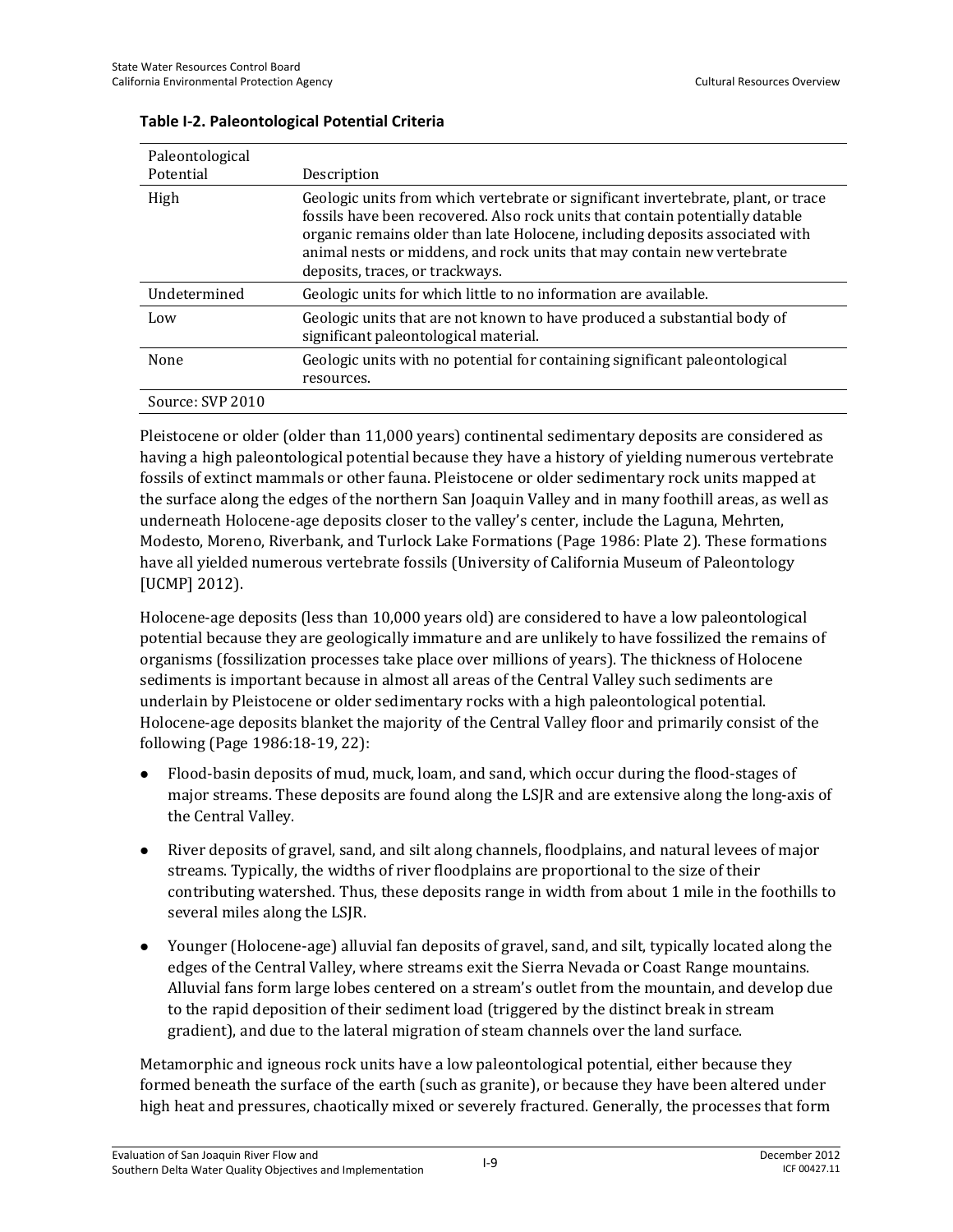igneous and metamorphic rocks are too destructive to preserve identifiable fossil remains. The bulk of the Sierra Nevada range is formed by granitic intrusions and metamorphic rock complexes.

Areas of the region with disturbed soils, reworked sediment, or artificial fills from agricultural, mining, settlement, or other development, are considered to have a low paleontological potential. In agricultural areas, native soils have been greatly reworked due to historic plowing and crop-ripping, as well as irrigation practices. Native soils in mining areas have been extensively reworked by a variety of mineral extraction or processing techniques, including dredging, use of hydraulics, tunneling, and construction of ditches, canals, and earthen dams, to name a few. Such disturbed or destroyed soils do not represent in-situ geologic deposits and it is highly unlikely that paleontological resources would be present near the surface.

## **I.2 Printed References**

- Beck, Warren A., and Ynez D. Haase. 1974*. Historical Atlas of California*. Norman, OK: University of Oklahoma Press.
- California Department of Transportation (Caltrans). 2006. *A Historical Context and Archaeological Research Design for Townsite Properties in California*. Sacramento, CA: Division of Environmental Analysis, Department of Transportation.
- California Department of Transportation (Caltrans). 2007. *A Historical Context and Archaeological Research Design for Agricultural Properties in California*. Sacramento, CA: Division of Environmental Analysis, Department of Transportation.
- California Department of Transportation (Caltrans). 2008. *A Historical Context and Archaeological Research Design for Mining Properties in California*. Sacramento, CA: Division of Environmental Analysis, Department of Transportation.
- Castillo, Edward D. 1978. The Impact of Euro-American Exploration and Settlement*.* In *California*, edited by Robert F. Heizer, pp. 99–127. Handbook of North American Indians, Vol. 8, William G. Sturtevant, general editor. Washington, D.C: Smithsonian Institution.
- Central Valley Flood Management Planning Program. 2010. *2012 Central Valley Flood Protection Plan: Regional Conditions Report - A Working Document*. March 2010. Available: http://www.water.ca.gov/cvfmp/documents.cfm. Accessed: January 28, 2012.
- Clough, Charles W., and William B. Secrest, Jr. 1984. *Fresno County, the Pioneer Years: From the Beginnings to 1900*. Fresno, CA: Panorama West Books.
- Gunsky, Frederic R. 1989. *Pathfinders of the Sacramento Region: They Were There Before Sutter*. Sacramento, CA: Sacramento County Historical Society.
- Hoover, Mildred B., Hero E. Rensch, Ethel G. Rensch, and William N. Abeloe. 2002. *Historic Spots in California*. 5th ed. Revised by Douglas E. Kyle. Palo Alto, CA: Stanford University Press.
- Hughes, Richard E., and Randall Milliken. 2007. Prehistoric Material Conveyance. In *California Prehistory: Colonization, Culture, and Complexity*, edited by Terry L. Jones and Kathryn A. Klar, pp. 259–271. Lanham, Maryland: AltaMira Press.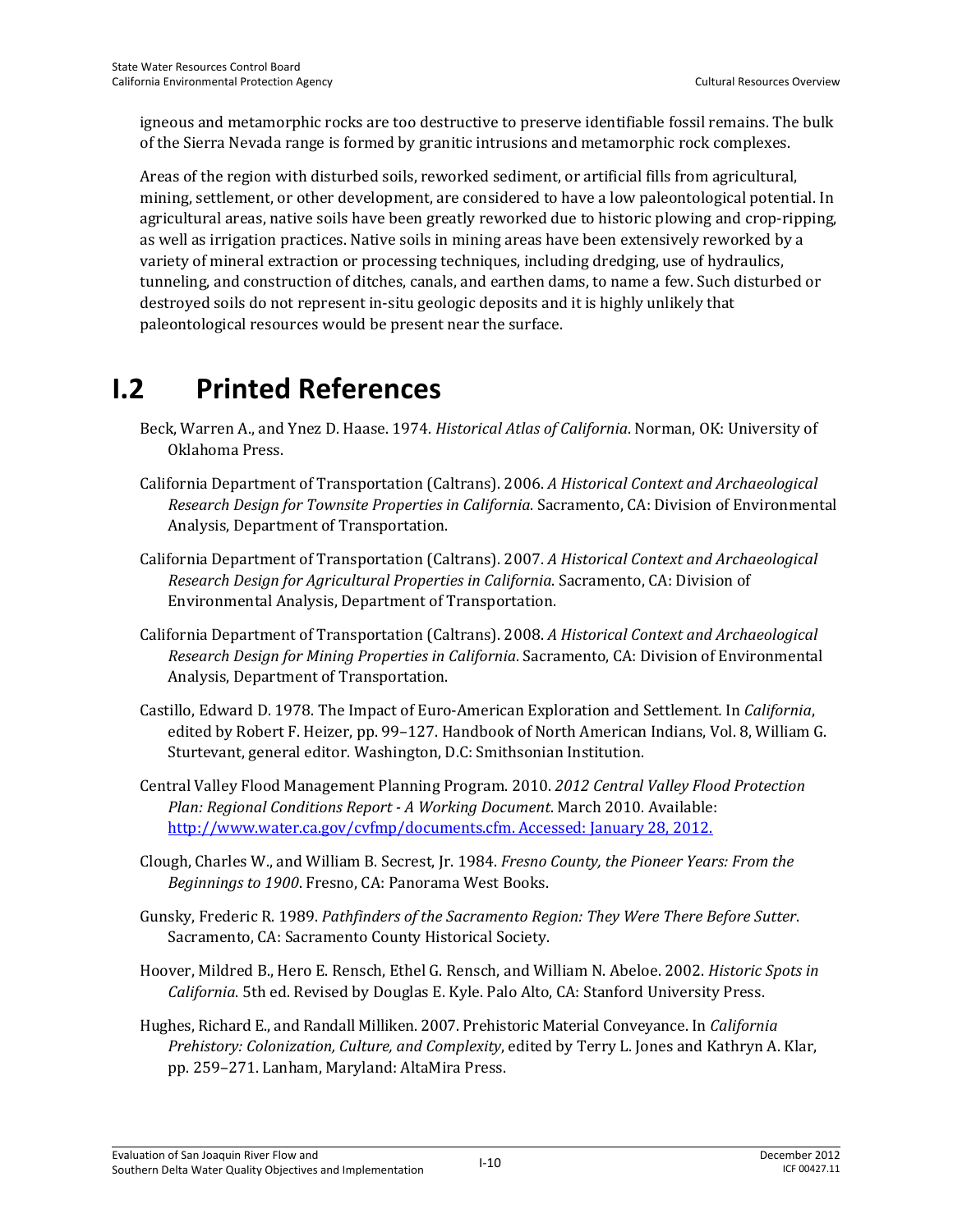- Jones, Terry L., and Kathryn A. Klar. 2007. Colonization, Culture, and Complexity. In *California Prehistory: Colonization, Culture, and Complexity*, edited by Terry L. Jones and Kathryn A. Klar, pp. 299–315. Lanham, Maryland: AltaMira Press.
- JRP Historical Consulting Services and California Department of Transportation (JRP and Caltrans). 2000. *Water Conveyance Systems in California: Historic Context Development and Evaluation Procedures*. Sacramento, CA: California Department of Transportation.
- Kroeber, Alfred J. 1925. *Handbook of the Indians of California*. Bulletin 78, Bureau of American Ethnology, Smithsonian Institution. Washington, D.C.: Government Printing Office. Reprinted 1976. New York, NY: Dover Publications, Inc.
- Levy, Richard. 1978. Eastern Miwok. In *California*, edited by Robert F. Heizer, pp. 398-413. Handbook of North American Indians Vol. 8, William G. Sturtevant, general editor. Washington, D.C.: Smithsonian Institution.
- Merced Irrigation District (Merced ID). 2008. *Relicensing Pre-Application Document: Public Information*. Merced River Hydroelectric Project. FERC Project No. 2179. November 2008. Available: http://www.eurekasw.com/MID/default.aspx. Accessed: January 17, 2012.
- Merced Irrigation District (Merced ID). 2010. *Initial Study Report*. Merced River Hydroelectric Project. FERC Project No. 2179. November 2010. Available: http://www.eurekasw.com/MID/default.aspx. Accessed: January 18, 2012.
- Oakdale Irrigation District. 2002. *History Timeline and Key Events*. Available: http://www.oakdaleirrigation.com/sections/anniversary. Accessed: January 28, 2012.
- Page, R. W. 1986. *Geology of the fresh ground-water basin of the Central Valley, California, with texture maps and sections*. U.S. Geological Survey Professional Paper 1401-C. Available: http://pubs.er.usgs.gov/publication/pp1401C. Accessed: January 26, 2012.
- Paterson, Alan M. 2004. *Land Water and Power: A History of the Turlock Irrigation District 1887- 1987*. 3rd edition. Spokane, WA: The Arthur H. Clark Company.
- Rondeau, Michael F., Jim Cassidy, and Terry L. Jones. 2007. Colonization Technologies: Fluted Projectile Points and the San Clemente Island Woodworking/Microblade Complex. In *California Prehistory: Colonization, Culture, and Complexity*, edited by Terry L. Jones and Kathryn A. Klar, pp. 63–70. Lanham, Maryland: AltaMira Press.
- Rosenthal, Jeffrey S., Gregory G. White, and Mark Q. Sutton. 2007. The Central Valley: A View from the Catbird's Seat. In *California Prehistory: Colonization, Culture, and Complexity*, edited by Terry L. Jones and Kathryn A. Klar, pp. 147–163. Lanham, Maryland: AltaMira Press.
- Society of Vertebrate Paleontology (SVP). 2010. *Standard Procedures for the Assessment and Mitigation of Adverse Impacts to Nonrenewable Paleontological Resources*. Available: http://www.vertpaleo.org/StatementsandGuidelines/2021.htm. Accessed: January 26, 2012.

South San Joaquin Irrigation District (SSJID). 2012. *Welcome to the homepage of the South San Joaquin Irrigation District*. Available: http://www.ssjid.com/. Accessed: January 28, 2012.

Staniford, Edward F. 1975. The Pattern of California History. San Francisco, CA: Canfield Press.